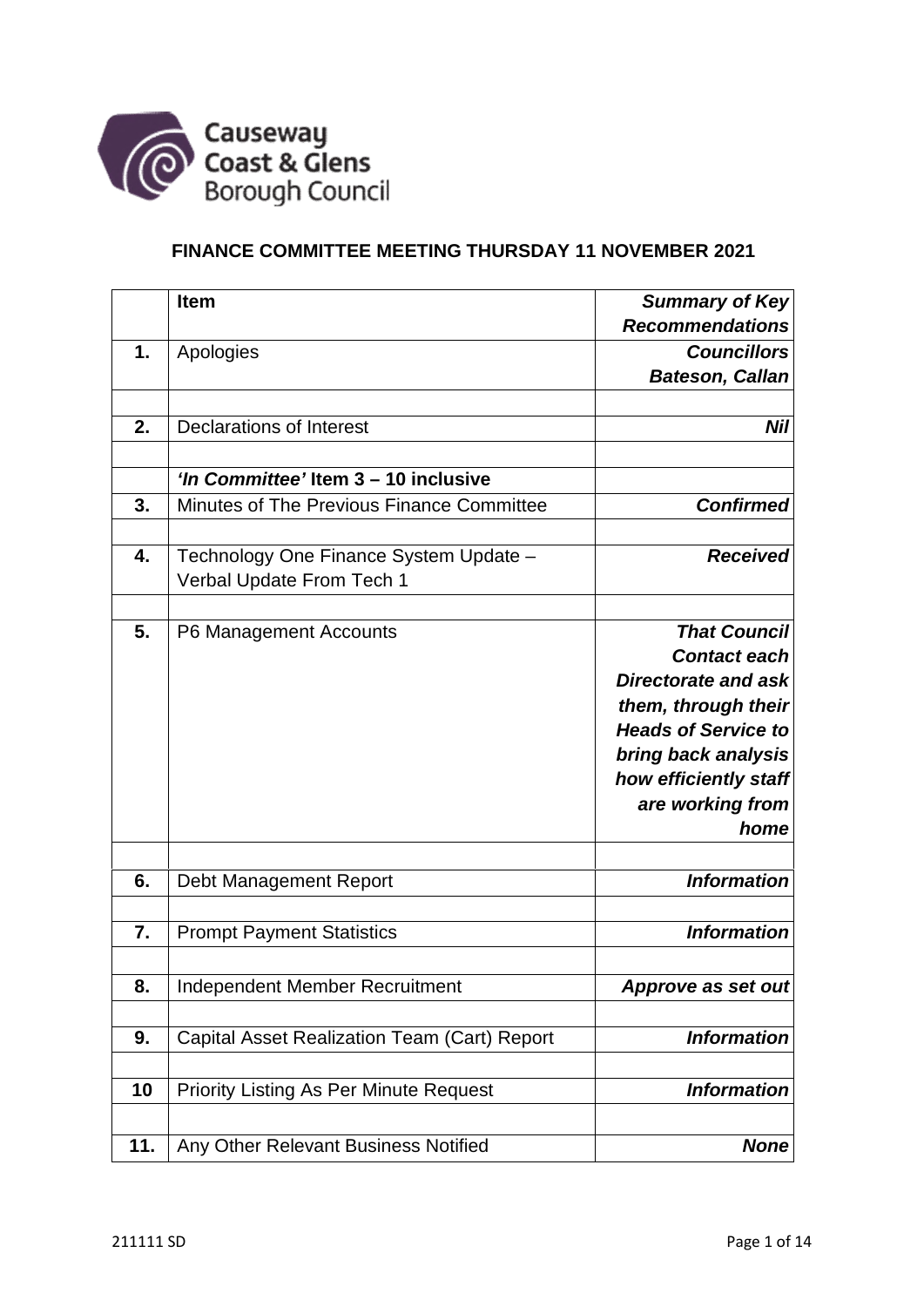## **MINUTES OF THE PROCEEDINGS OF THE MEETING OF THE FINANCE COMMITTEE MEETING HELD IN THE COUNCIL CHAMBER, CIVIC HEADQUARTERS AND VIA VIDEO CONFERENCE ON THURSDAY 11 NOVEMBER 2021 AT 7.00 PM**

| In the Chair:            | Alderman Hillis (C)                                                                                                                                                                                                                                                |
|--------------------------|--------------------------------------------------------------------------------------------------------------------------------------------------------------------------------------------------------------------------------------------------------------------|
| <b>Members Present:</b>  | Alderman Duddy (C), Finlay (R)<br>Councillors Beattie (R), Holmes (R)(C), McCaw (R),<br>McLean (C), McQuillan (C), Nicholl (R), Peacock (R),<br>Scott (R), Wilson (C)                                                                                              |
| <b>Officers Present:</b> | M Smyth, Director of Finance (Interim) (C)<br>D Wright, Chief Finance Officer (R)<br>J Richardson, Head of Capital Works, Energy and Infrastructure (R)<br>W Hall, Capital Assets Officer (R)<br>S Duggan, Civic Support & Committee & Member Services Officer (C) |
| In attendance:           | I Measures, Technology One (Item 4) (R)                                                                                                                                                                                                                            |
|                          | A Lennox, ICT Mobile Operations (C)                                                                                                                                                                                                                                |

**Key**: **(C)** Attended in the Chamber **(R)** Attended Remotely

The Director of Finance (Interim) undertook a roll call.

The Chair advised Committee of its obligations and protocol whilst the meeting was being audio recorded; and with the remote meetings protocol.

# **1. APOLOGIES**

Apologies were recorded for Councillors Bateson and Callan.

### **2. DECLARATIONS OF INTEREST**

There were no declarations of interest.

# **3. MINUTES OF THE PREVIOUS FINANCE COMMITTEE**

Copy, previously circulated.

The Minutes of the Finance Committee meeting held 14 October 2021 were confirmed as a correct record.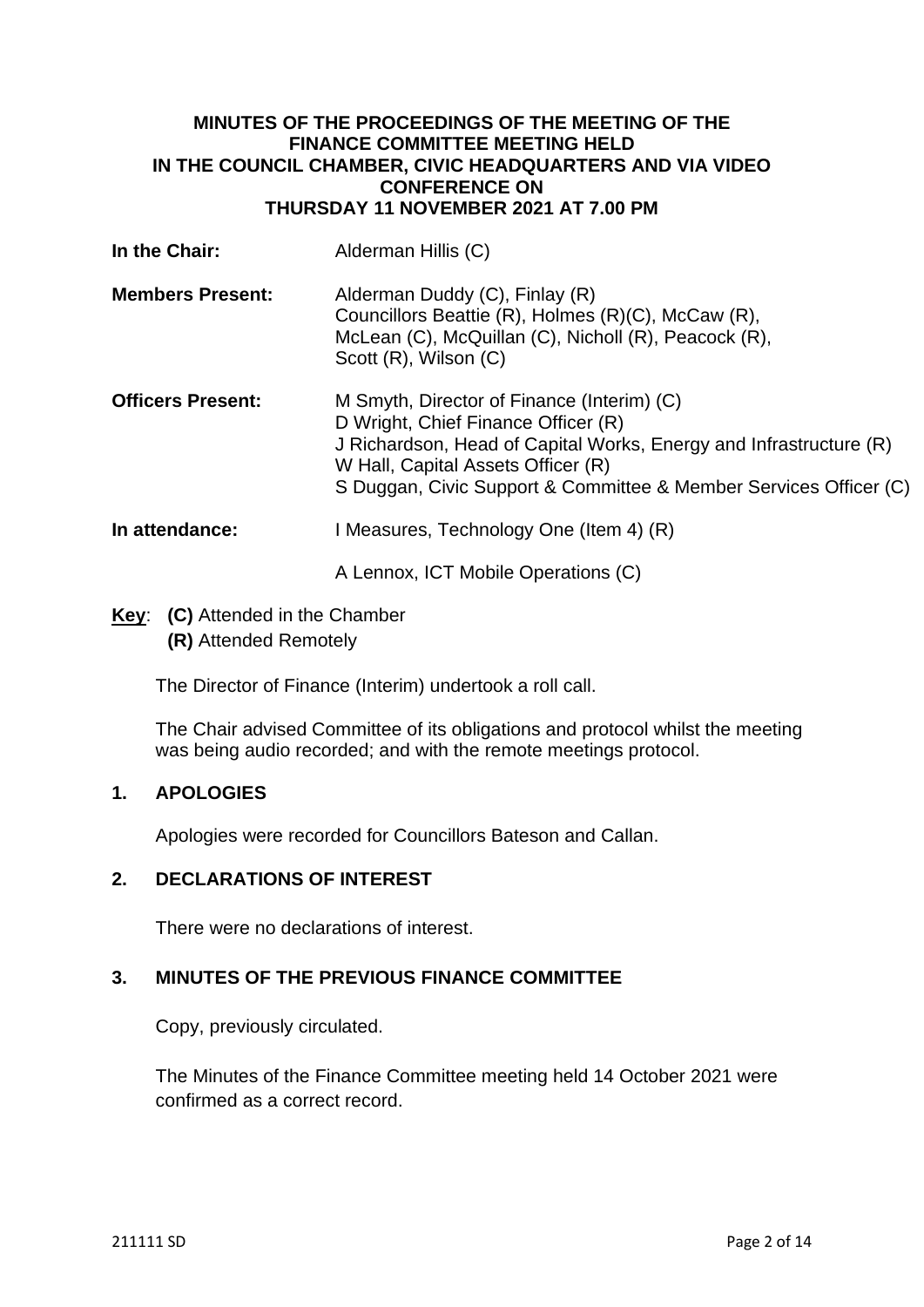## **MOTION TO PROCEED '***IN COMMITTEE'*

Proposed by Councillor Wilson Seconded by Alderman Duddy and

**AGREED –** that Finance Committee move '*In Committee'.*

**\*** *The information contained in the following items is restricted in accordance with Part 1 of Schedule 6 of the Local Government Act (Northern Ireland) 2014.* 

# **4. TECHNOLOGY ONE FINANCE SYSTEM UPDATE – VERBAL UPDATE FROM TECH 1**

Chief Finance Officer introduced Mr I Measures, Technology One. He advised Mr Measures was the Programme Manager implementing the system, the Chief Finance officer himself, would Project Manage for Council to co-ordinate the implementation of the project.

Mr I Measures verbally presented, he would be implementing the replacement Finance and HRP systems. The process had commenced with an initial catch up with the Chief Finance Officer, working through the planning phase for activities and resource requirements in place and an estimated go live date October 2022 for all systems. Mr I Measures outlined the background of the Company and his personal experience to date.

In response to the Chair, Mr I Measures clarified timings were on track, a plan to be created and activites to work through to ensure resources were aligned to meet the deadlines set out.

The Chair thanked Mr I Measures for this attendance.

- **\* Councillor McCaw joined the meeting at 7.13pm.**
- **\* I Measures left the meeting at 7.16pm.**

### **5. P6 MANAGEMENT ACCOUNTS**

Confidential report, previously circulated, presented by the Finance Director (Interim).

#### Income & Expenditure

At a high level, Council's net position is £1.8M favourable to budget. A note of caution as there are accruals previously discussed that the Director advised he would come back to.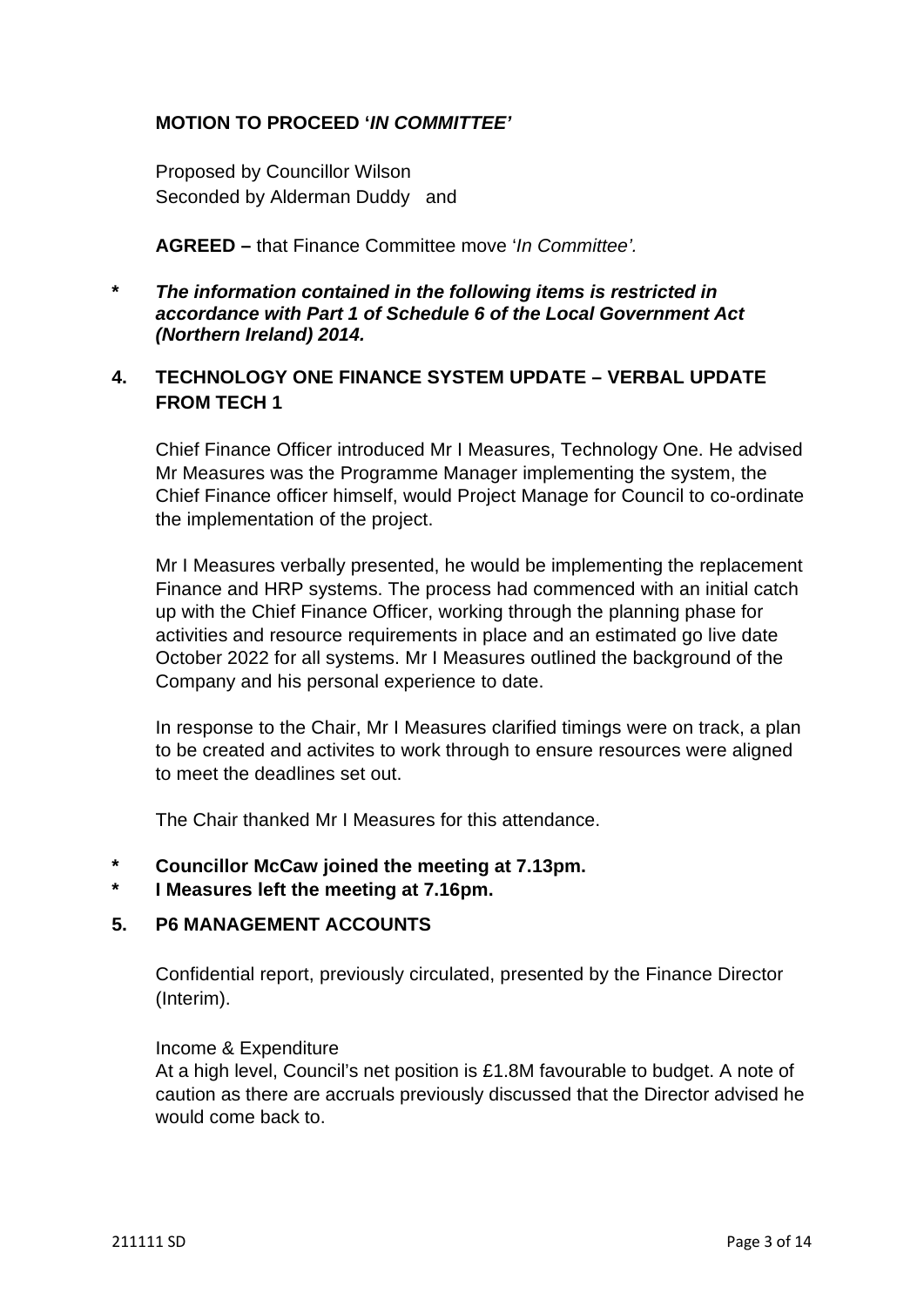- Elected Members should note that Council's (controllable) Income / Expenditure budget for the year is £67.2M. Members were advised to also note that employee costs are Council's largest costs and 50% of this budget.
- Elected Members were advised at P6, Council are 50% into the year. Council's overall income is coming in at 55% to budget while expenses are 51%.
- Council's income at 5% higher, the key issues:
	- o Leisure and Development static caravan income of £2.1M income is recognise at the start of the year, and therefore this equates to a £1.0M over recognised in the %;
	- o Leisure and Development income from Council's leisure centres is £0.5M adverse due to reduced footfall.
	- o Environmental Services landfill tax recouped from external parties is £1.9M favourable.
	- o Leisure and Development touring caravans, camping and caravan sales is £0.6M favourable
	- o Leisure and Development has £0.4M favourable increase government grant income
- Council's Expenses are 1% higher, and focusing on the key issues:
	- o £1.2M insurance and £1M rates are front loaded and recognised at the start of the year. Therefore at month 6, an estimate of £1.1M should not be there.
	- o The tax of increased tonnage at our landfill sites, where we pay landfill tax, is £1.6M adverse (keep in mind we are getting increased income on this)
	- o Council's staff is £1.0M favourable due mainly to Leisure and Development reduced opening.
	- o Council's reduced £0.5M Rates Support Grant is being felt at an £0.26M adverse

All departments, except for Finance Legal and Planning, are in a favourable net position. The £84k adverse position for Finance, Legal and Planning is driven by an uncontrollable £294k Rates Support Grant / Transferring Function Grant as previously explained. This variance is expected to get bigger as there is still a £0.3M reduction to hit, but this will be compensation by the £0.5M Rates Support Grant reserves Council planned last year.

Council's Covid planning reserve apportioning is currently being worked through and will be presented next month to show the impact on reserves. Council's accruals will also be incorporated in the numbers to make these expense stand out more.

The Director of Finance referred back to Council's £1.8M surplus, accruals not in the accounts relate to the pay award at £300k and a new accrual of £600k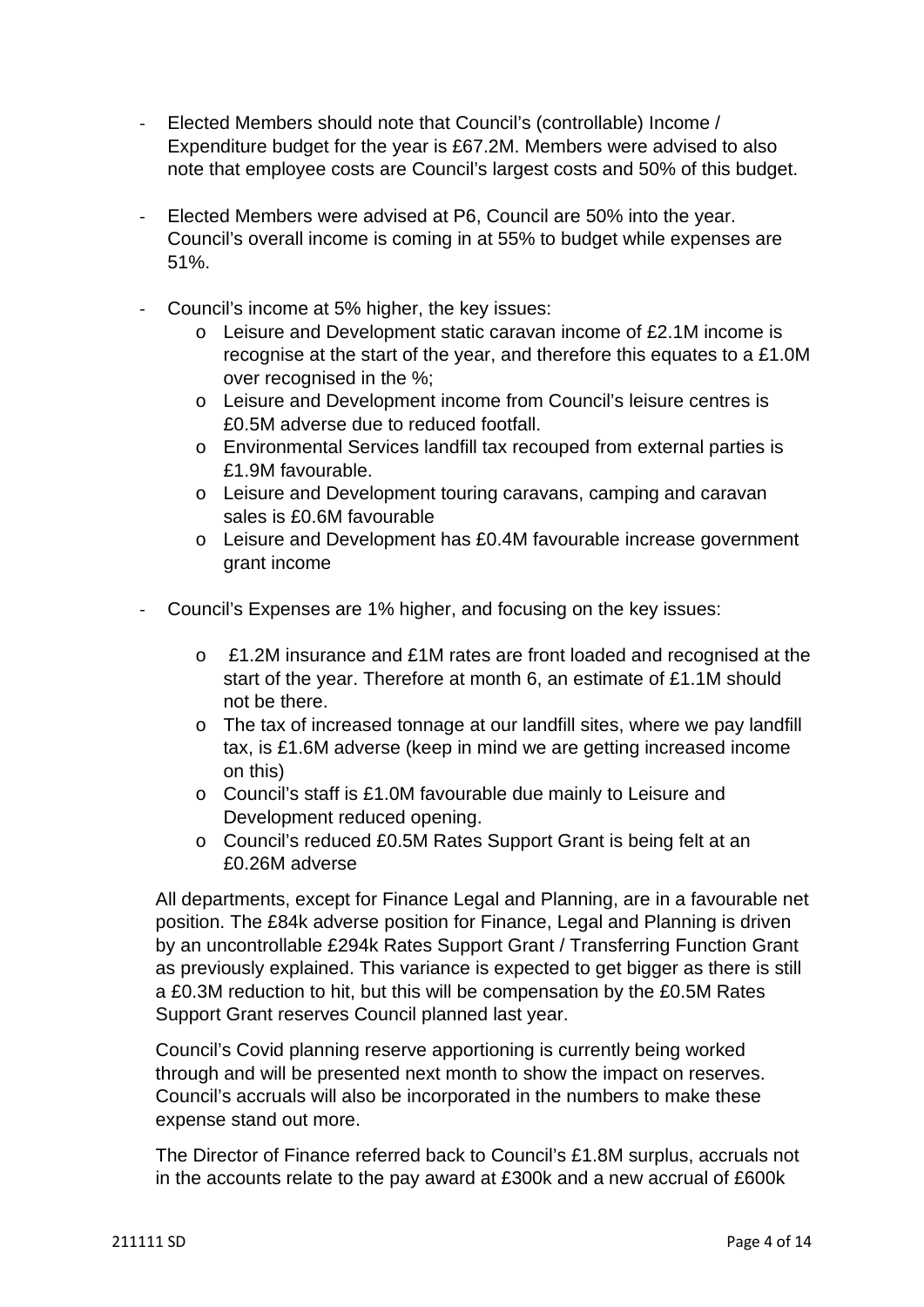that impacts our Minimum Revenue Provision Planning for the £1.2M sale of Dunluce that did not happen.

Headwinds / Concerns: The Director of Finance advised the next 6 months has worrying inflationary costs. He has asked for high level forecasts on the impacts of 33% rise on gas/oil/electric, 20% rise on diesel, 20% rise on materials, 15% rise on outsourced skilled. Council are currently estimating an adverse impact of £308k for these. The Director clarified he has ignored staffing costs and the fact the 1.75% wage offer has not been accepted.

#### Balance Sheet

Council's usable reserves remains steady at £19.5M and our General Fund remains strong at £7.4M. A plan will be brought forward to show how these will be managed.

#### Capital Expenditure

Council's Capital Expenditure has seen an increase of £555k this month, this was primarily made up of (i) Lower Bann Infrastructure Project (ii) Limavady accessible Play Park (iii) Technology 1 system costs. Altogether Council's cumulative Capital Expenditure for the year to £1.8M, and if this trend continues, Council will be well below its normal Capital Expenditure. This will have a positive impact on our Capital Financing Requirement (CFR) and loan position that remains at £78M and £64M respectively.

#### Cash Flow

At 11/11/21, Council's cash is £18m but expected pay runs will reduce this. Council's 3-month cash flow estimates remain strong.

The Director of Finance (Interim) invited questions from Finance Committee.

Councillor McQuillan sought clarification of the issue raised that the Dunluce Centre had not sold, the impact on the ratepayer and how the finance would be made up.

The Director of Finance (Interim) clarified that Finance Department plan ahead for the budget, estimated costs and expected cash flow to come in and as a result, was now short in budget planning as had commenced in February and was required to be clawed back.

The Chief Finance Officer clarified the Capital Programme Minimum Revenue Provision (MRP) payment of cost of assets and interest on loans. MRP set for the Rates this year was on the assumption of £1m capital receipt for the Dunluce Centre. The sale was now not going ahead and Council were not going to have the receipt, there was the potential MRP hit of £1M. Chief Finance Officer advised Capital spend was also not as much as previous years, was under budget and may have the opposite effect and mitigate, this issue being flagged as early as possible. The effect would not be known until 31 March, at the end of the financial year, and would be tracked.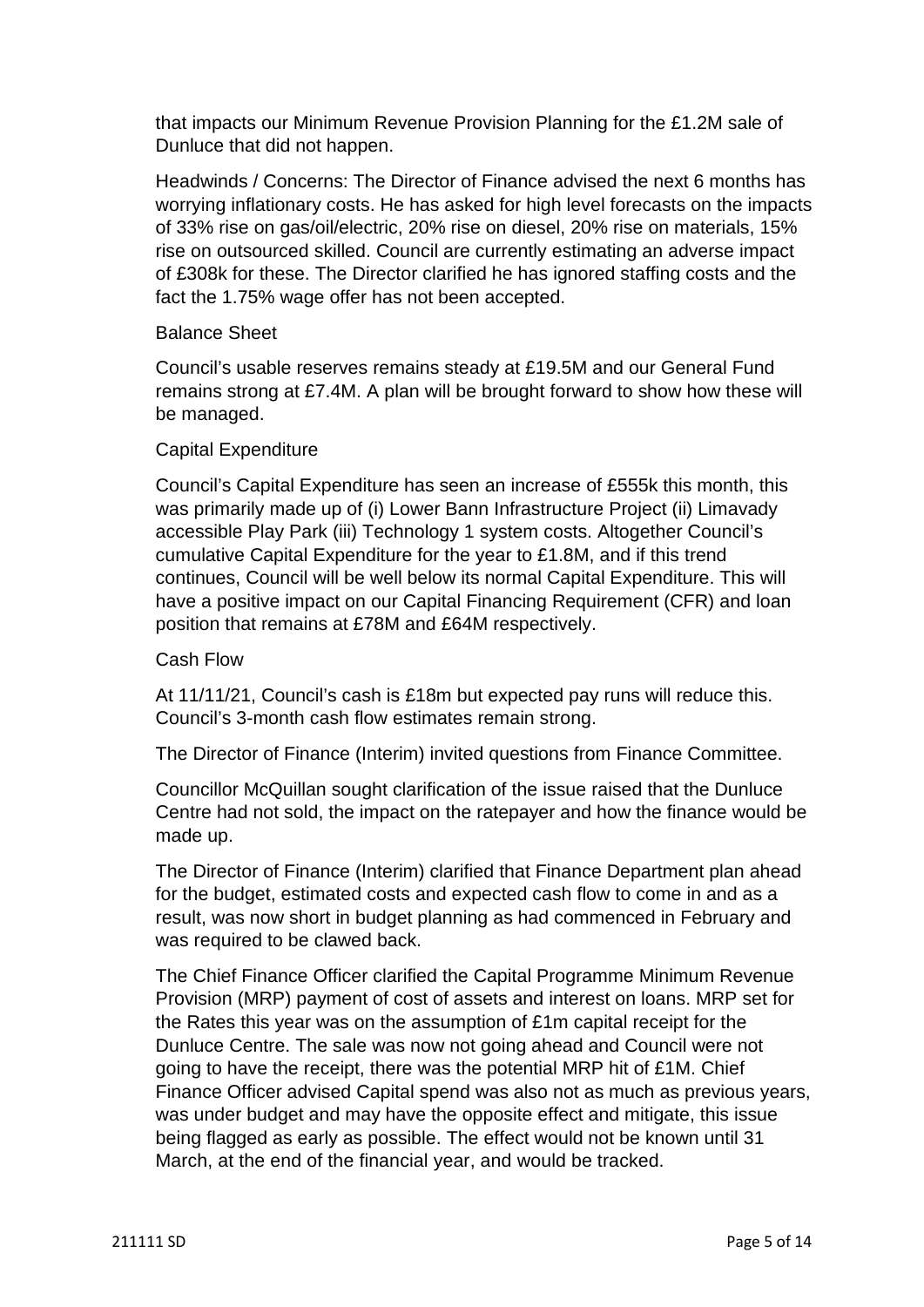Councillor Holmes referred to the price rises and queried whether there were cost reduction teams in Council reacting to the inflationary pressures.

The Director of Finance (Interim) advised the function was of the Finance Business Partners and outlined identified cost reductions whilst realising there are other efficiencies to make.

The Chief Finance Officer clarified Officers have gathered data on energy usage and were looking at the amount of energy Council are using, to be more efficient.

The Chair questioned Council's pricing mechanisms for energy. The Chief Finance Officer advised of the procurement tendering process, the current tender up on 31 March. The Head of Capital Works, Energy and Infrastructure advised Council were talking to suppliers and looking at forecasts and would keep Council updated, prior to the rates setting exercise.

Councillor Wilson felt a low rate had been struck, with a view of driving efficiency, he referred to a Time and Motion study, and potential for external efficiency analysts, whether there were outside organisations to undertake such a study and its costs.

The Director of Finance (Interim) advised Council was making savings and provided examples to include zero based budgeting. He advised he would need to investigate the cost of a Time and Motion study, the relevant committee being Corporate Policy and Resources committee. The Director clarified Procurement Manager interviews were due to take place.

Alderman Duddy considered new systems were more efficient and needed less staff to operate them. He drew on concerns around the £10,000 threshold for Director's spend, given rising costs in materials and energy. Alderman Duddy questioned how well staff are working from home and if they will return to the office.

Alderman Duddy also asked if the Essential Car User Policy was being brought back.

Alderman Duddy questioned what the Dunluce Centre sale was going to be used for, the impact on inhabitants, and that he considered assets disposal should be left out of forecasting.

The Director of Finance (Interim) advised as a result of new finance systems, there was less need for staff, to be released for more value added activities, to scrutinise costs, cost savings, and become dedicated finance business partners. He considered there could be more value added roles in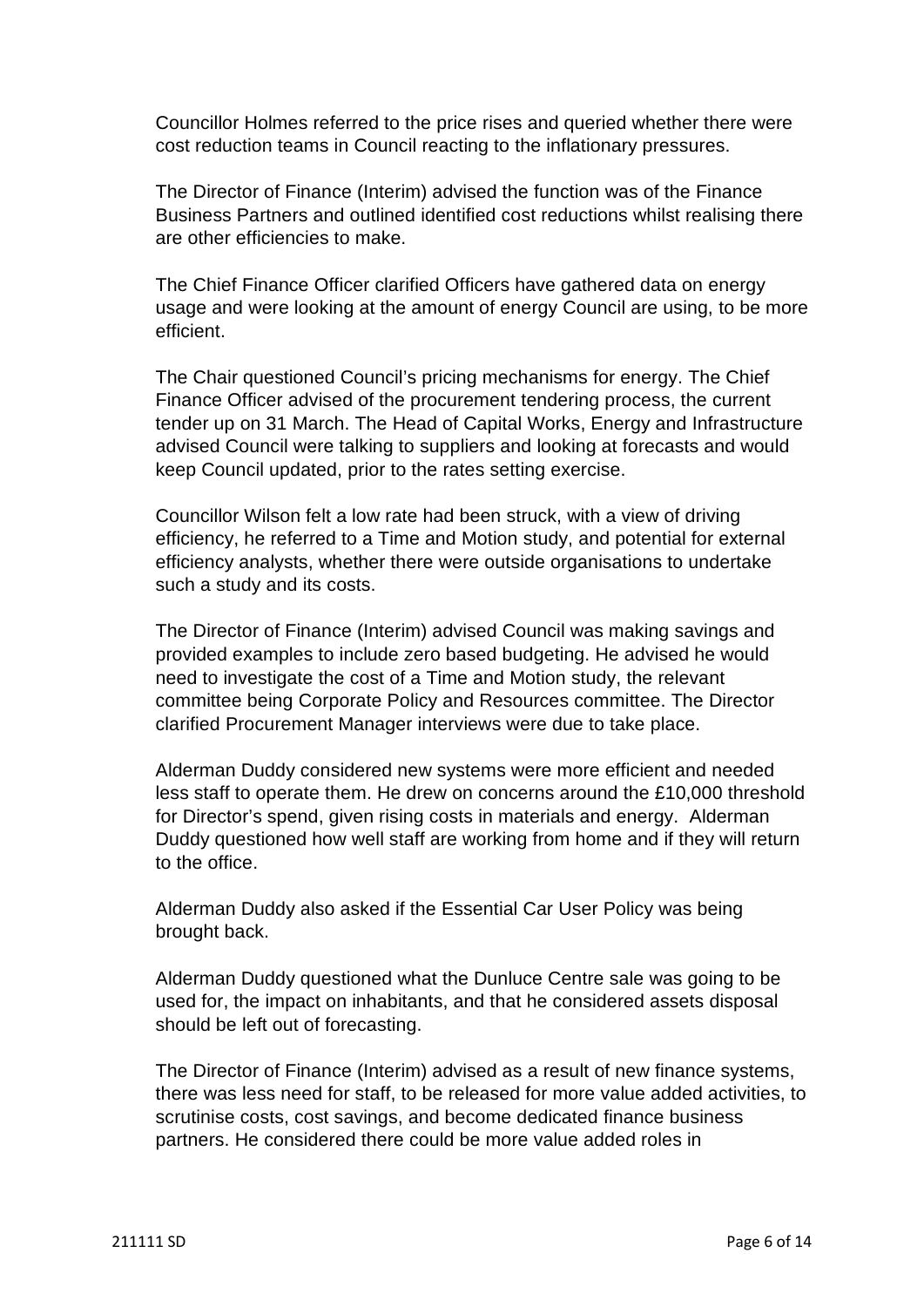procurement. The Director of Finance advised the Dunluce Centre sale had been forecast, to realise assets was a best estimate.

The Director clarified Essential Car User Policy would be brought to Council; that there were legal issues and that staff return to the office would be brought to Senior Leadership Team.

Proposed by Councillor Wilson Seconded by Alderman Duddy and

**AGREED** - To recommend that Council contact each Directorate and ask them, through their Heads of Service, to bring back analysis on how efficiently staff are working from home.

Councillor Wilson advised that if staff are operating efficiently from home, Council could look at selling capital assets.

Councillor Holmes supported the proposal and advised it would be difficult to measure.

The Chair put the motion to the Committee to vote. 11 Members voted For; 0 Members voted against; 0 Members Abstained. The Chair declared the motion carried.

**\* Councillor Holmes joined the meeting at 7.20pm during consideration of the item.** 

### **6. DEBT MANAGEMENT REPORT**

Confidential report, previously circulated, presented by the Chief Finance Officer.

Purpose of Report

The aim of this report is to advise members of the aged debt position greater than 90 days, as requested in the September Finance Committee.

#### **Background**

At October 29, 2021 Council's aged debt greater than 90 days was £80,865.

Embedded within this £80,865 are direct debt payments that were raised at the start of the year and being paid monthly. The amount of direct debit payment included in the October figures is £12,500.

Also within the aged debt, a significant portion of the bad debt relates to an external partner that Council invoice for, on their behalf. This therefore has the impact on Council's aged debt reports, if they do not collect their debt.

As at Oct 29<sup>th</sup> 2021, the aged debt level of the external organisation greater than 90 days was £34,029. This equates to 4.2% of Council's aged debt that relates to Causeway Coast and Glens Borough Council.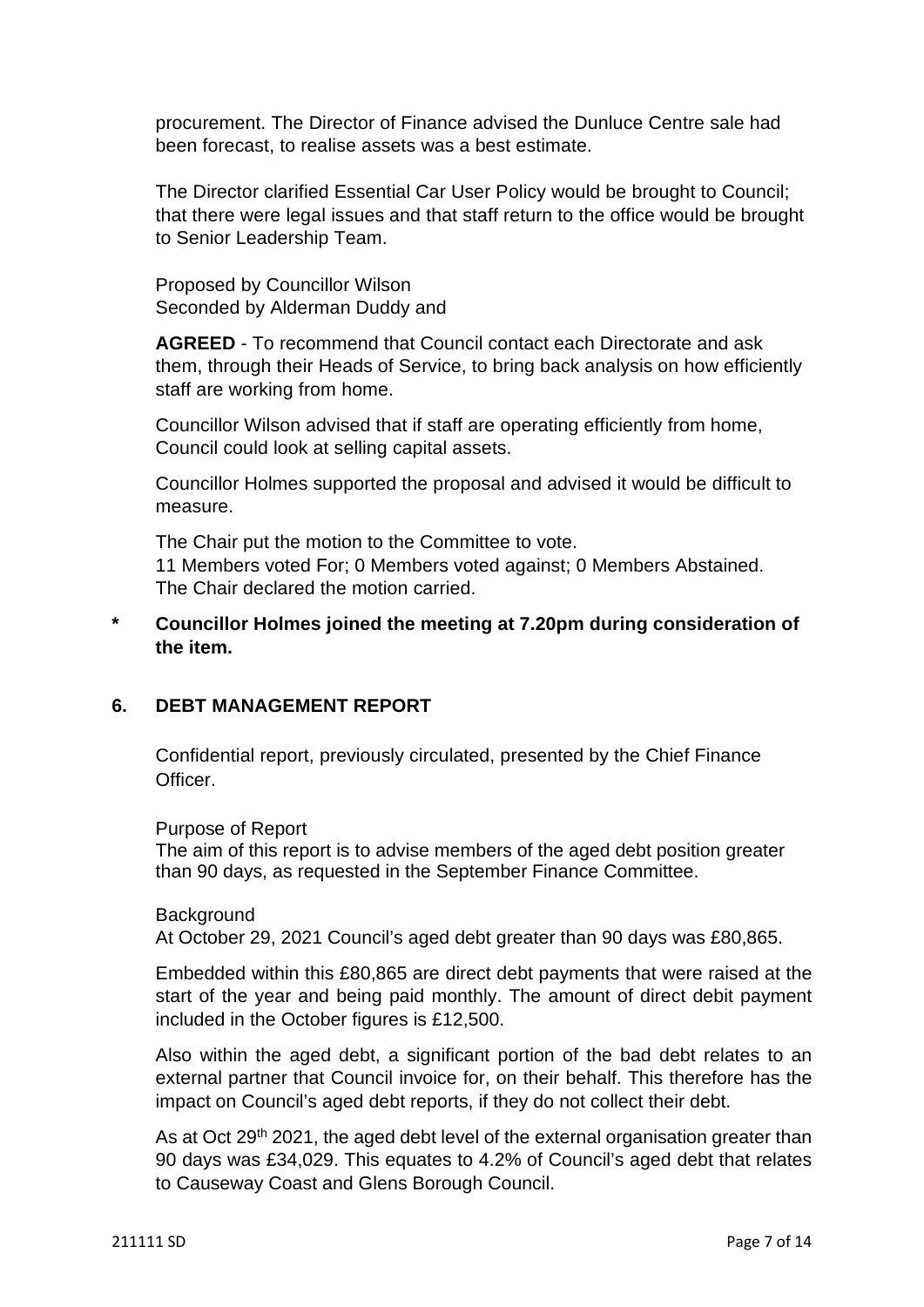Appendix 1 (circulated) provided Members with a "true" debt position of Council's bad debt that is specific to Causeway Coast and Glens Borough Council, with commentary.

Members will see Council's aged debt position greater than 90 days is £52k, of which is £12.5k annual rent still outstanding that is paid monthly without issue.

#### Feedback

Members to advise if they need further questions or need further information

Councillor Wilson raised the issue of the trading auction and payment terms, that he would not wish to learn a person given a grace period, as it would undermine the auction process.

Councillor Wilson requested that Heads of Service bring a breakdown of the last auction, how much each pitch went for and how quickly payment had been made.

The Chief Finance Officer clarified he had been informed trading auctions payment terms of 50% up front and 50% at a later date.

## **7. PROMPT PAYMENT STATISTICS**

Confidential report, previously circulated, presented by the Chief Finance Officer.

### **Background**

Department for communities (DfC) requires Council to record and publish statistics regarding the payment of supplier invoices with specific reference to two distinct measures namely invoices paid within 10 working days and invoices paid within 30 calendar days.

### Detail

These figures are published on a quarterly basis by DFC with Councils required to do likewise. The purpose of the statistics is to encourage Councils to support businesses especially those local and/or small businesses for whom cash flow is of vital importance to their continued survival. In addition as part of Council's performance improvement plan for this year the payment of our suppliers has been identified as one of the performance improvement objectives with a target of 90% of suppliers being paid within 30 calendar days. The tables below detail Council's performance since April 2018 the latest data being for quarter 3 of 21/22 year being up to and including end of October 2021. This is a tremendous improvement on prior years with 80.78% (69.88% year to date) of invoices being paid within 10 working days and 95.18% (92.90% year to date) of invoices being paid within 30 calendar days for the now complete first quarter. The quarter 2 figures, which encompass July, did suffer a slight reduction however this expected at this time of year due to many staff being on leave but this has since been recovered. These are safely the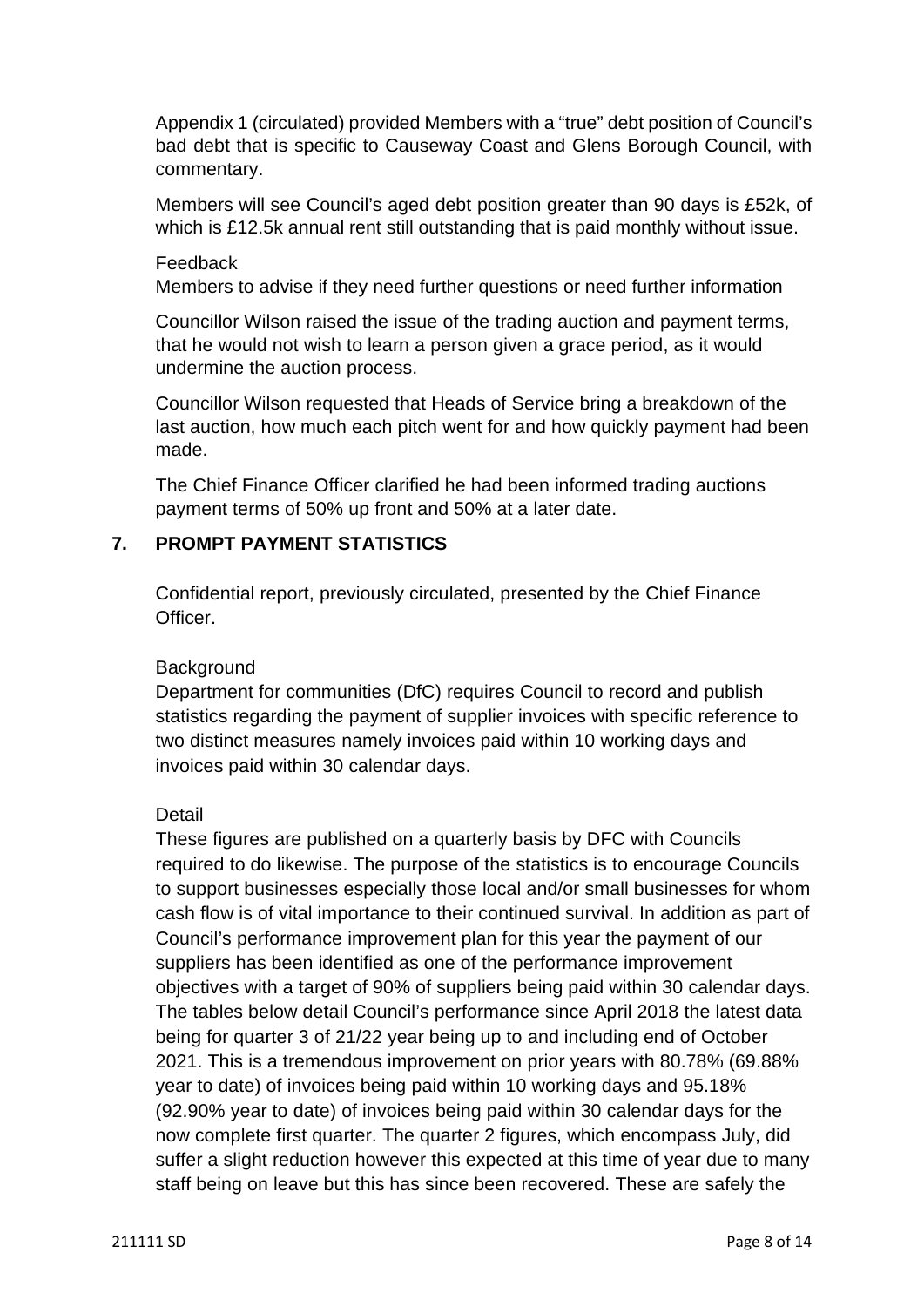best figures Council has returned on these statistics and provide continued evidence of the improvements that have been made to systems and processes whilst maintaining the security of Council finances.

### Improvement Actions

Whilst the improvements above are most welcome Council cannot afford to rest on its laurels. There is still room for improvement as other Councils have performance that is higher that Causeway Coast and Glens Borough Council therefore we must now strive to firstly maintain this level of performance and with the implementation of a new finance system seek to identify efficiencies in our processes especially where the new technology can offer electronic solutions to manual tasks. It should be noted that the process of implementing the new finance system has recently begun and Council should be able to expect future improvements once the implementation is complete.

- **\* Chief Finance Officer left the meeting at 8.34PM.**
- **\* Councillor Wilson left the meeting at 8.34pm.**

## **8. INDEPENDENT MEMBER RECRUITMENT**

Confidential report, previously circulated, presented by the Director of Finance (Interim).

### Purpose of Report

The aim of this report is to obtain approval to proceed with the recruitment process for an independent Finance Member to support the Finance Committee.

### **Background**

Since January 2020, PWC attended Causeway Coast and Glens Borough Council's Finance Committee meetings monthly to provide financial oversight and commentary to the reports delivered to Members.

In November 2021 Finance Committee agreed to end support from PwC and seek independent support, like that of the Audit Committee and as such, market engagement will have to take place to procure that support.

With support from ODHR, press advertisement should take place, and selection panels identified to support shortlisting and interviews. On Council approval to engage and to spend, this process will start to take place in the coming weeks.

The recruitment and selection panel for the Audit Committee Independent Member consisted of a ODHR representative, CPR Director and Chair of the Finance Committee.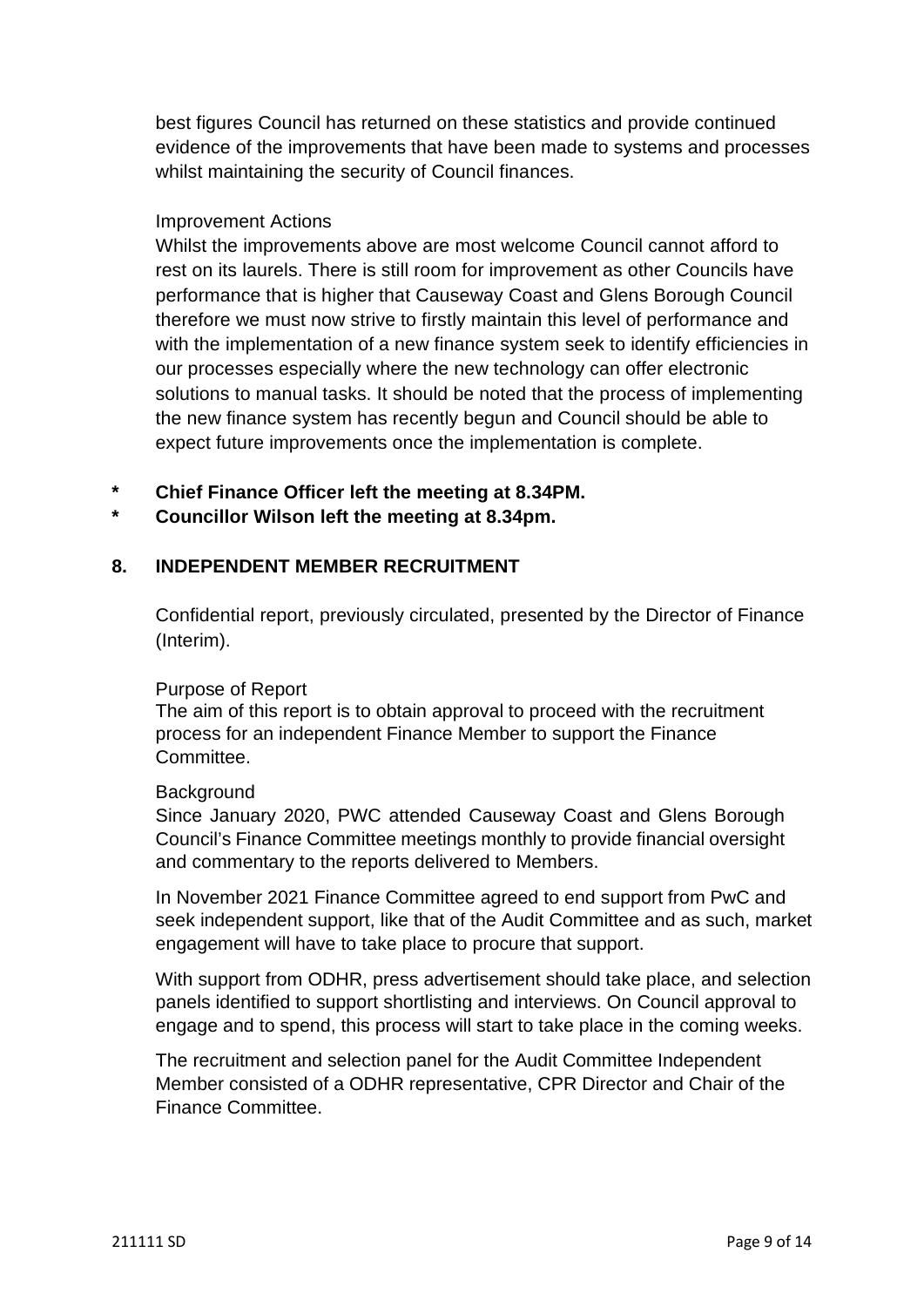The estimated ongoing costs for an Independent Finance Member is £3,300 per year, and includes expenses, and will result in savings to council of circa £25,000.

The Independent Finance Member's revenue expenditure has not been planned ort budgeted for this year and may result in an overspend if costs cannot be saved elsewhere.

**It is recommended** that the Finance Committee recommends to Council the

- Approval to advertise and recruit an Independent Finance Committee member at £250 per meeting as laid out in the below attachment under Appendix 1 (circulated) Job Role.

Agree that the recruitment and selection panel will consist of a representative from ODHR, the (Interim) Finance Director, and the Chair of the Finance Committee, similar to the process of Independent Audit selection.

Alderman Duddy queried the value, given Council's current financial position and Director and Officers meeting monthly.

The Director of Finance (Interim) clarified the cost of PwC representative and that of the proposed Independent Member.

(withdrawn)

Proposed by Alderman Duddy

Seconded by Councillor McQuillan

To recommend that Council do not recruit an Independent Finance Committee member.

Councillor Holmes raised that the decision had already been taken, whilst dispensing of PwC representative last month.

The Director of Finance (Interim) checked the minutes of the meeting and clarified the procedural issue would therefore need to be addressed.

Councillor Peacock spoke in support, she recalled deciding to dispense of the PwC representative, and favoured the recommendation, the role and support had been very useful to Finance Committee.

Proposed by Councillor Peacock Seconded by Councillor Holmes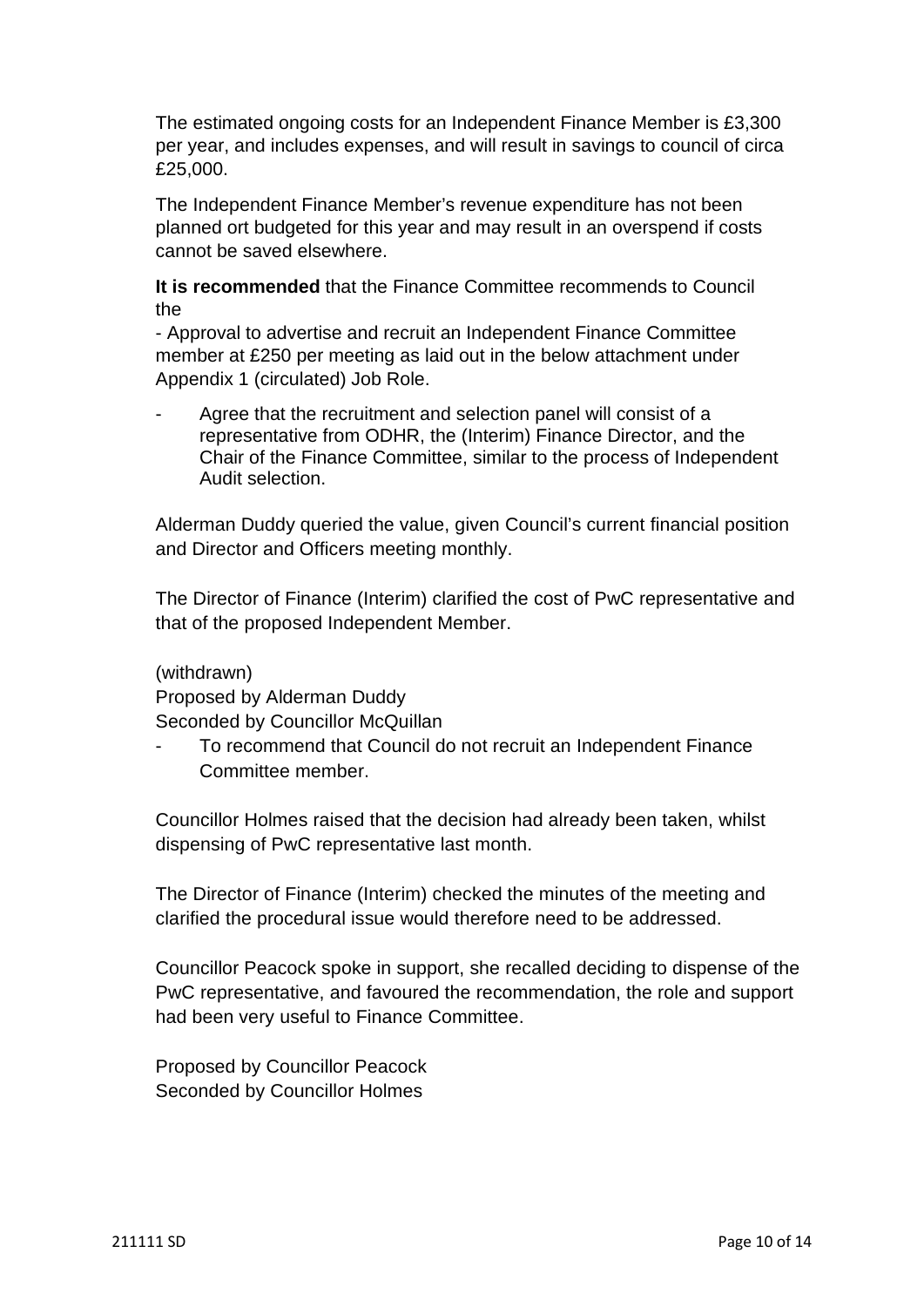- To recommend that Council approve Approval to advertise and recruit an Independent Finance Committee member at £250 per meeting as laid out in the below attachment under Appendix 1 (circulated) Job Role.
- Agree that the recruitment and selection panel will consist of a representative from ODHR, the (Interim) Finance Director, and the Chair of the Finance Committee, similar to the process of Independent Audit selection.

Alderman Duddy, in agreement with this seconder, Councillor McQuillan, withdrew his proposal, as he stated a rescinding proposal would be required.

The Chair put the motion by Councillor Peacock, seconded by Councillor Holmes to the Committee to vote.

5 Members voted For; 5 Members voted Against; 0 Members Abstained; The Chair declared his Casting vote; For and declared the motion carried.

# **9. CAPITAL ASSET REALIZATION TEAM (CART) REPORT**

Confidential report, previously circulated.

The aim of this report is to update members on the realisation of Capital Assets through the Capital Assets Realisation Team (CART)

### Update

Appendix 1 (circulated) was the latest Capital Asset Realisation Team's report that was delivered to the L&P Sub-Committee of 6th October.

Work has continued on Asset Disposals since the date of the last report and the Asset Realisation Officer will present to the Finance Committee an additional up verbally supported by PowerPoint slides.

Capital Assets Realisation Officer presented to Committee.

Councillor McLean referred to the Land and Property sub committee, he supported D1 working in parallel with going straight to the open market at the start of any process.

Capital Asset Realisation Officer stated his support, that Council were already undertaking the process and a report would be brought back on the matter early next year.

Councillor McQuillan supported going to the open market, he observed there may be a concession opportunity at Riverside Park, Ballymoney. He observed the presentation stated assets in the older Coleraine Borough Council area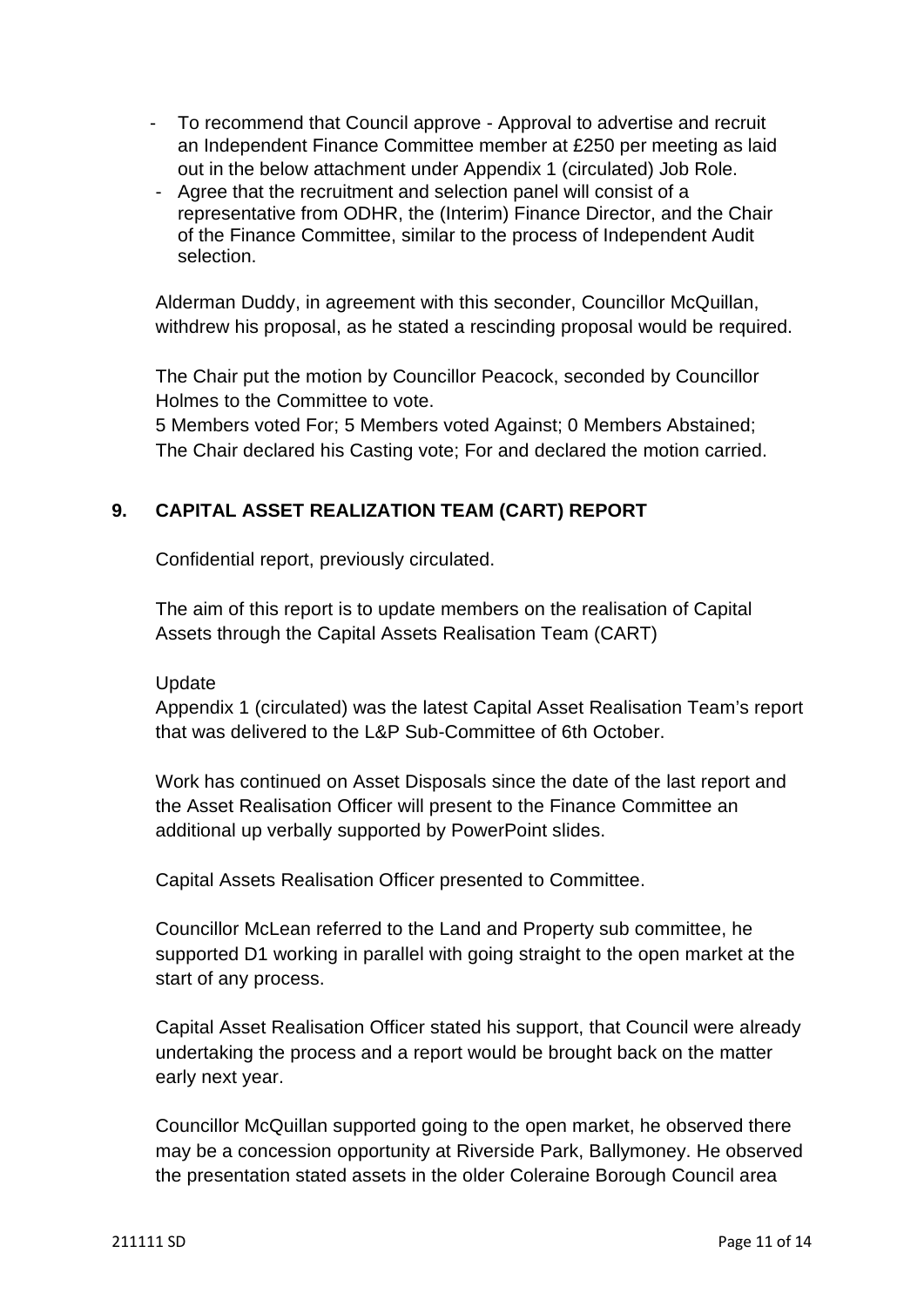and requested it be extended to Limavady, Ballymoney and Moyle, to include the Depots at Ballycastle and Ballymoney, located not far from the town centre, of value and commented whether Portrush was the right place to have a Depot, being located far out.

In response to Alderman Duddy, the Assets Realisation Officer clarified the Councillor Membership included the six nominated Councillors.

Councillor Holmes considered D1 was best practice only, the matter was worth checking to ensure best value asset disposal. Councillor Holmes agreed looking at Council's estate.

The Director of Finance (Interim) advised he would be pressing Members for target for financial planning.

## **\* Alderman Finlay left the meeting at 9.13pm.**

## **10. PRIORITY LISTING AS PER MINUTE REQUEST**

Confidential report, previously circulated, presented by the Director of Finance (Interim).

The aim of this report is to update Members on the motion raised in September Finance Committee on a Project Priority list, as per minutes;

 *"Is Mr. Smyth aware of Councillors top ten project priority list, and has he been made aware those projects some of which have been sitting dormant are to be delivered before the end of this council term"* 

### Update

Within Council, Capital Expenditure is currently identified as "essential" capital expenditure and "non-essential" capital expenditure.

In the 2021/22 Capital Expenditure budget, there is £1.85M approved for "essential" capital expenditure and is broken down at a high level with £1.0M associated with fleet, £0.6M associated with repairs and £0.25M associated with ICT

A Capital Expenditure priority list for "non-essential" spend, for projects relating to play parks and MUGAs, was devised and currently being worked through. As projects have now been delivered, a new priority list needs to be identified and approved.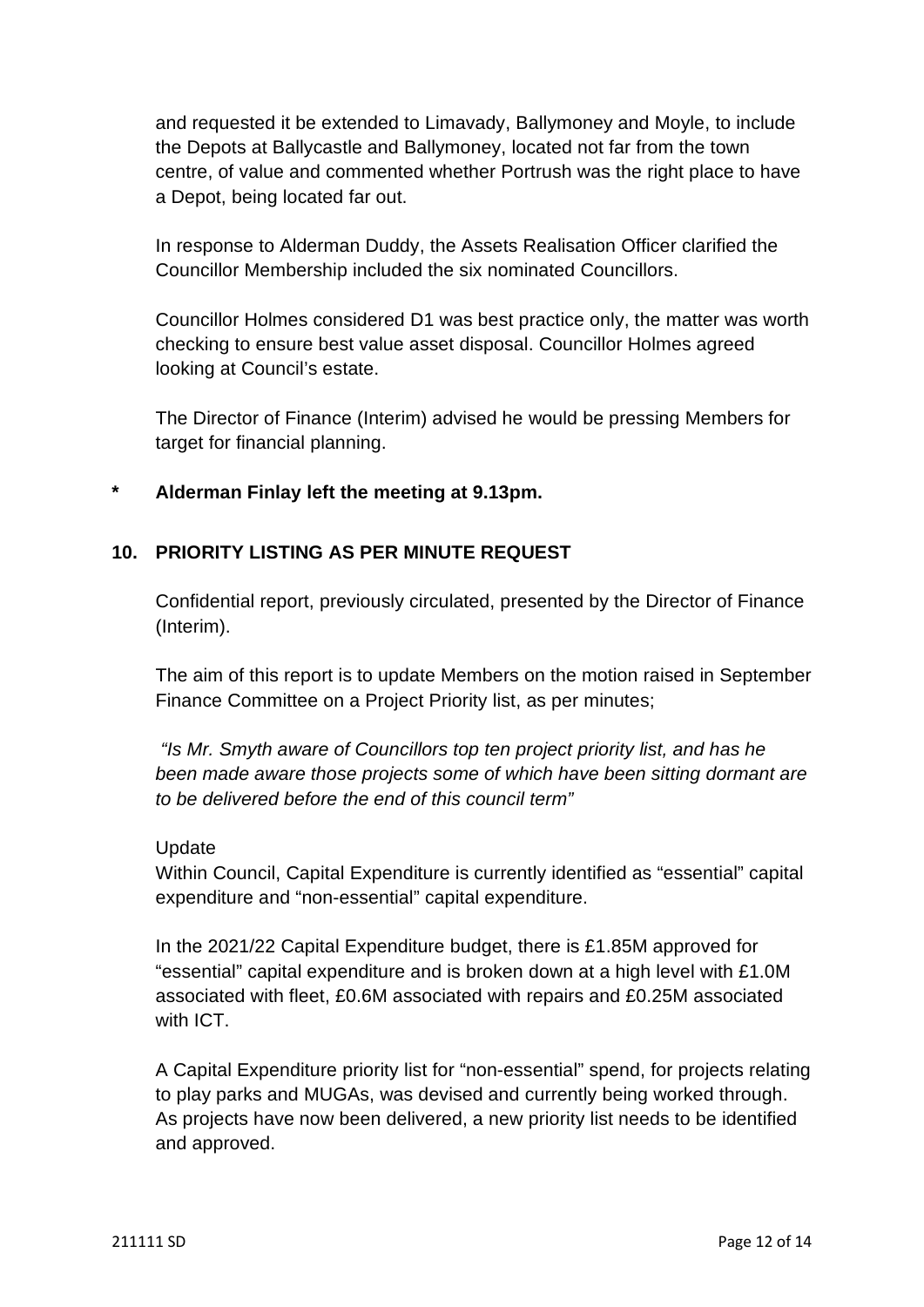Any priority list will become a "living" document and should be reviewed by Members at least on a quarterly basis, as unforeseen operational issues may take priority over uncommitted projects, that will result in re-prioritising projects because of agreed debt levels.

Any necessary change to the "non-essential" priority list should first be considered and approved by Finance Committee from an affordability perspective and recommended for final approval at Council.

#### Current Position

A draft 5-year project plan, supported by Gantt Charts exists and was presented to the Finance Committee Working Group at the start of this Finance Committee.

Highlighted within the Gannt Chart are projects that are colour coded as complete, committed or uncommitted.

Committed projects are stage 3 and 4 projects, according to HM Treasury Gateway Review Points, are projects that are contractual. Delaying or cancelling these projects will mostly likely incur financial penalties.

Uncommitted projects are those projects that are in stages 1 to 3 and are not contractual and therefore can be rejected, postponed, or delayed. It should be noted that there is Capital Costs associated with projects in stages 1 to 3 as Council approval has been provided, such as Feasibility Studies and Business Cases, but nevertheless, full project expenditure has not been authorised and therefore more scope for Member's discretion.

### Next Steps

The draft 5-year plan will be completed and moved to a "living" plan, and presented to Finance Committee next month.

On a quarterly basis. The 5-year plan represented by the Gannt Chart will be presented to Finance Committee Members for review and any changes are advised.

Further work is needed on setting up workshops that will guide Finance Committee through a new priority list. This should begin immediately.

Once expenditure limits and priority list are approved for the next 5 years, any new projects will be considered by the Finance Committee to advise on the affordability of new projects.